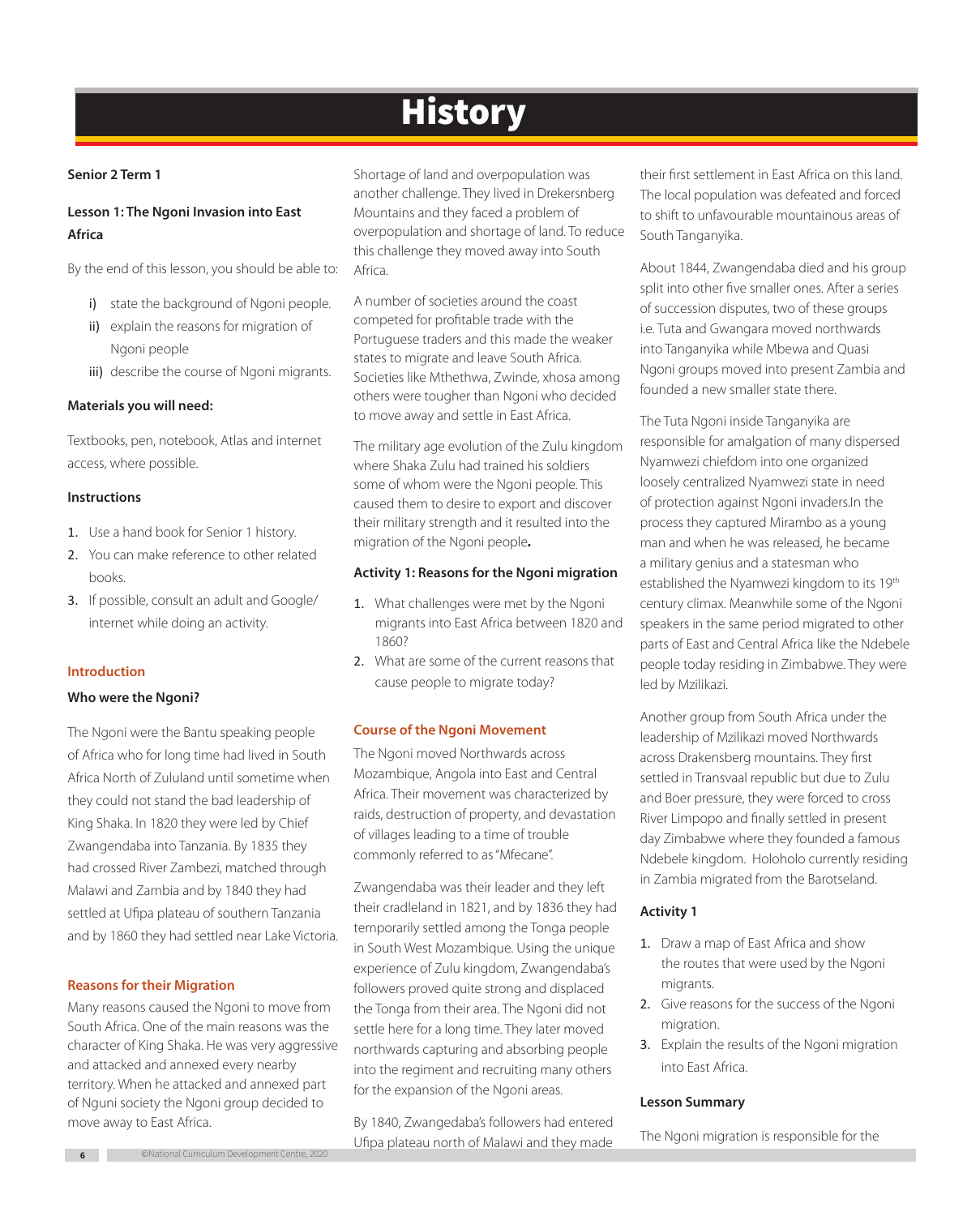many current social, political and the economic issues in East Africa. Reasons for their migration, success and their effects are quite clear in East Africa.

# **Follow-up Activity**

- 1. Find out the nature of current migration and identify its related problems.
- 2. Suggest ways of solving such challenges.

## **Lesson 2: Long Distance Trade**

By the end of this lesson, you should be able to:

- i) explain the meaning of the term Long distance trade.
- ii) find out the reasons for growth and development of long distance trade.
- iii) describe the organization of long distance trade.

## **Materials you will need:**

Textbook, pen, notebook, Atlas and internet access where possible.

### **Instructions**

- 1. Use a hand book for Senior 1 history.
- 2. You can make reference to other related books.
- 3. If possible, consult an adult and Google/ internet while doing an activity.

### **Introduction**

**Long distance trade** involved long distance movements by the people in search of trade items and delivering of the imported goods to the interior. The trade was conducted by the people of East Africa and foreign traders largely centred at the East African coast. Many interior tribes like; the Yao, Chagga, Akamba,Kikuyu, Maasai, Baganda, Banyoro, Galla, Basoga and the Itesots were involved in this trade. The foreign traders were the Arabs, Indians, British and Portuguese among others.

**Reasons for growth and development of long distance trade**

Many factors worked jointly to explain the rise of long distance trade. The key ones include the following;

- Tribes in East Africa produced surplus goods and there was need to find market outside their communites for them.
- Some of these goods like iron implements were on high demand all over East Africa and this gave them unlimited market
- Similarly foreign goods such as guns, beads and cloths were on high demand and so people had to move long disances in search of them.
- The opening of of trade routes in the interior enabled traders to reach all corners and this enabled them to collect and transport their goods with ease.

Division of labour among East Africans facilitated the development of long distance trade. Men specifically carried out hard work such as clearing the gardens and later they devoted the rest of their time to trade as the women did the work of planting , harvesting and other domestic work.

The introduction of guns improved security along the trade routes, people would transact without fear of being robbed or attacked by enemies. See the figures below.



*Figure 7.2.4: Gun* 



*Figure 7.2.5: Pistols*

The nature of the land especially for the Nyamwezi facilitated the development of long distance trade, It was very flat and enabled easy movement of people and goods from one place to another,

There was co-operation and good working relations between the interior tribes and the coastal people, this helped the trade to develop.

The settement of Sayid Said in Zanzibar increased the demand for slaves because he needed them to work on his clove farms. He provided security for incoming traders and his other activities further developed the trade because he encouraged trade caravans into the interior.

Traditional love for traveling long distance by some interior tribes ,like the Yao caused trade to develop.In addition Zanzibar's creation of market for a wide range of goods and playing the middleman role helped long distance tradeto develop.

Some societies had superior skills that enabled them to make superior products compared to their neighbours like high quality iron products that were demanded by other societies. This boosted the development of Lond distance trade.

## **Activity: Benefits of long distance trade**

- 1. Use ICT or textbook research, to identify the benefits of Long distance trade.Present your findings to your family.
- 2. Mention the traditional leaders who were involved in this trade.

## **Organisation of Long Distance Trade**

It covered long distances and that is why it was called long distance trade. The Yao were the most active long distance traders in East Africa. The Arabs and Waswahili traders organized caravans into the interior and set up markets and trade routes. They established trade routes such as the route from Ujiji via Tabora to Bagamoyo. They travelled to Katanga in DRC for iron, salt and copper. Trade in East Africa was known as "the long distance caravan trade". The caravan trade was started by African peoples,